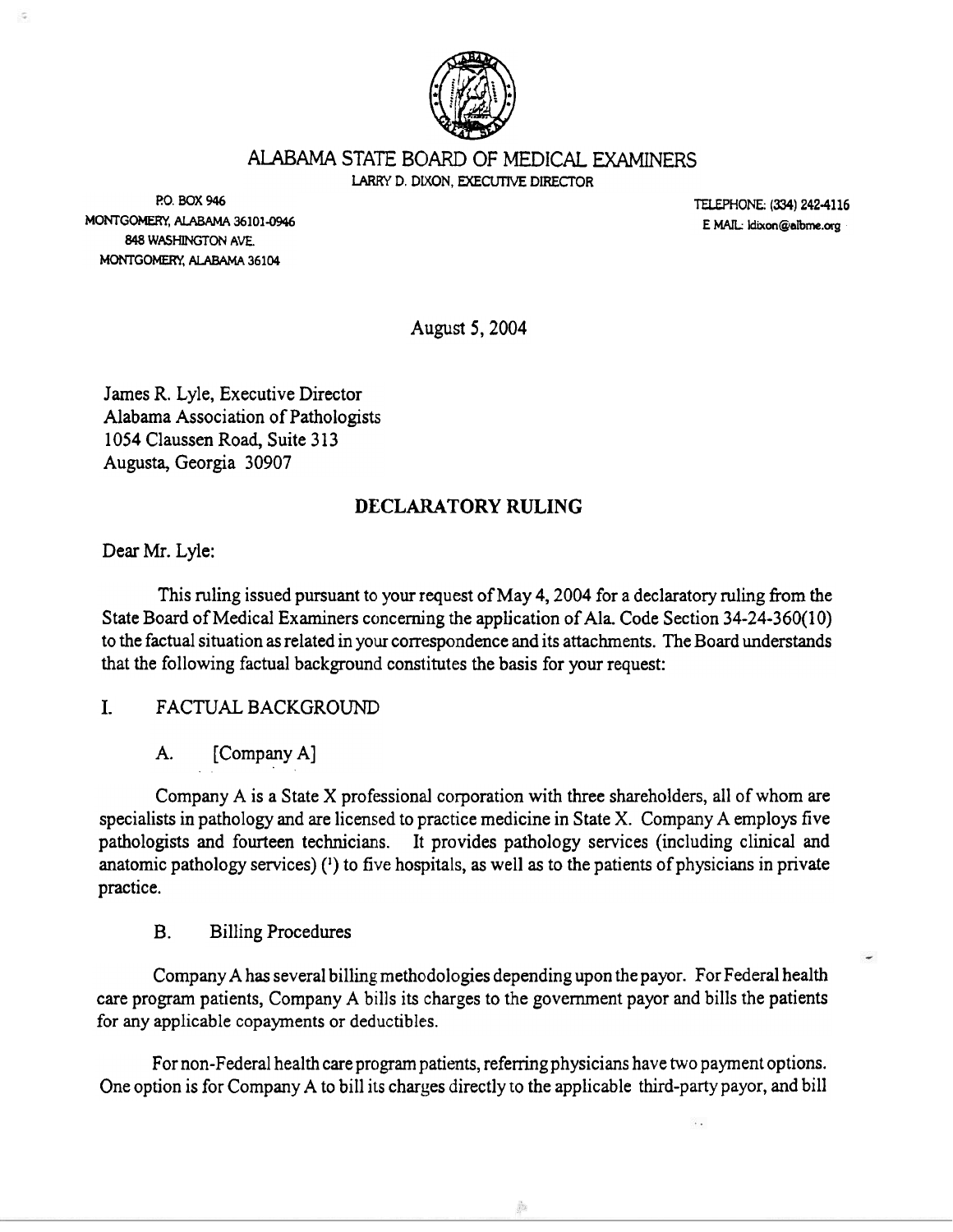James R. Lyle, Executive Director Alabama Association of Pathologists August 5, 2004 Page 2

the patients for any copayments or deductibles. The alternative is for Company A to bill the physicians for the pathology services and accept that payment as payment in full. The physicians then bill the third-party payors and patients for the purchased pathology services. This option is commonly referred to as "account billing".

Under its account billing arrangements, Company A has traditionally offered physicians a discount off its usual charges which reflects the cost savings it realizes. Company A generates a single monthly statement to the referring physician who is required to pay on a prompt basis. Company A has represented that an account billing arrangement saves time and expense because: (I) claims are not submitted to a wide range of payors; (ii) Company A need not consider the claims submission criteria of the various payors; and (iii) Company A is not responsible for determining and collecting applicable copayments and deductibles owed by the patients. In addition, Company A realizes a better collection rate under account billing. Most physicians who have an account billing arrangement with Company A refer virtually all of their patients to Company A, whether the patients' specimens are covered under the account billing arrangement or are directly billed to the Federal health care program. (2)

# c. The Proposed Arrangement

Under the Proposed Arrangement, Company A will offer its account billing customers discounts that are greater than its cost savings, in order to match the prices of its competitors. Some of the discounted charges will be below the actual cost of providing the pathology services. In addition, Company A's profit margin for the non-Federal health care program business under the Proposed Arrangement would be less than the profit margin on the services that it bills directly to Federal healthcare programs. The discount will not be conditioned upon the physicians sending Company A its Federal health care program business. However, Company A has assumed that the physicians receiving discounts under the Proposed Arrangement will send virtually all of their patients to Company A. If Company A does not match the discounts of its competitors, Company A has represented that it will lose both the account billing business and the Federal health care program business of those clients.

#### D. LEGAL ANALYSES

Ala Code Section 34-24-360(10) authorizes the Medical Licensure Commission to impose disciplinary sanctions on the license of a doctor of medicine or a doctor of osteopathy found to have committed the following act:

(10) Division of fees or arrangement to split or divide the fees received for professional services with any person for brining or referring a patient.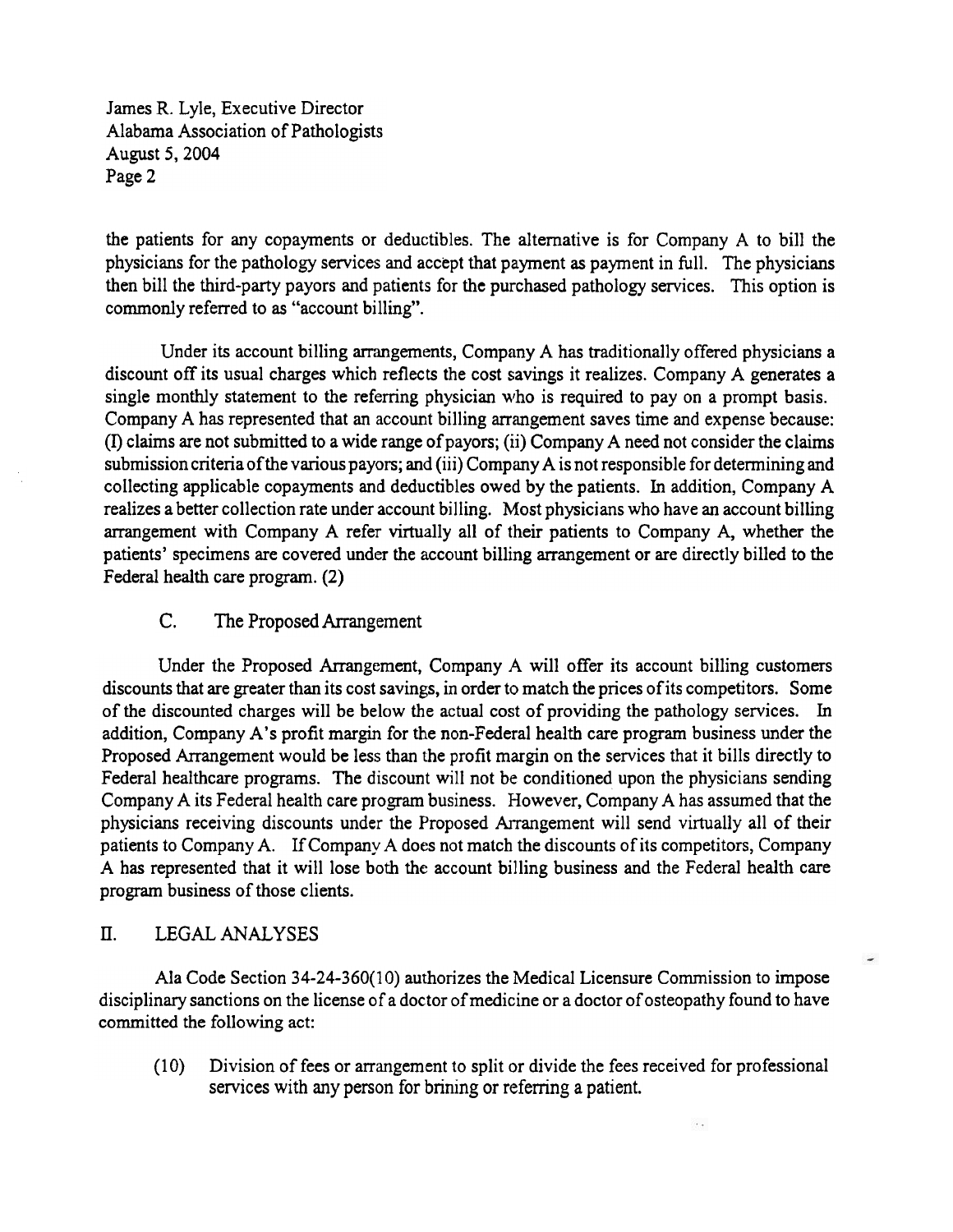James R. Lyle, Executive Director Alabama Association of Pathologists August 5, 2004 Page 3

This section of the Medical Practice Act has not been interpreted by the appellant courts. The State Board of Medical Examiners, as the investigative and prosecutorial agency, would be required to interpret the provisions of Section 34-24-360(10) to determine whether or not a physician's conduct fell within the prohibitions of that section and warranted the filing of an administrative complaint before the Medical Licensure Commission. The Medical Licensure Commission of Alabama has final authority to determine whether or not a violation of the provisions of Section 34-24-360 has occurred. In applying the provisions of this section to the factual situation described above, the Board has concluded that the discount for professional services offered by Company A to the patient's treating physician under an "account billing" arrangement which permits the patient's treating physician to bill the patient (or the patient's third party payor) an amount greater than the amount paid by the patient's physician (i.e. the actual cost to the physician plus the amount of the discount) is the equivalent of a payment by Company A to the physician for the referral of that patient for pathology services and as such constitutes a violation of Section 34-24-360(10). The Board believes that the amount of the discount represents an additional payment to the physician for which he or she provided no service to the patient. The fact that the payment to the physician takes the form of a discount off of Company A's usual charge for the same service instead of a rebate or kickback of a percentage of the charge usually made by Company A for the same services does not distinguish the payment for the purposes of prohibition on the division of fees for bringing or referring a patient. Under Section 34-24-360(10) it is a violation both to make or offer to make a payment for the referral of a patient or to accept a payment for the referral of a patient. Therefore, any physician who participates in the discounted account billing arrangement could be subject to investigation by the Board of Medical Examiners and possible disciplinary sanctions imposed by the Medical Licensure Commission.

### m. CONCLUSION

Based on the facts recited above, the Board of Medical Examiners concludes that a discount for professional services provided to a patient's attending physician by a company offering pathology services under a billing arrangement which permits the treating physician to bill the patient (or the patient's third party payor) an amount greater than that actually paid by the attending physician for which no additional services were provided constitutes the division of fees or an arrangement to split or divide fees for professional services for bringing or referring a patient within the meaning of Ala Code Section 34-24-360(10). This declaratory ruling is limited to the facts-stated herein and is not binding on the Medical Licensure Commission of Alabama.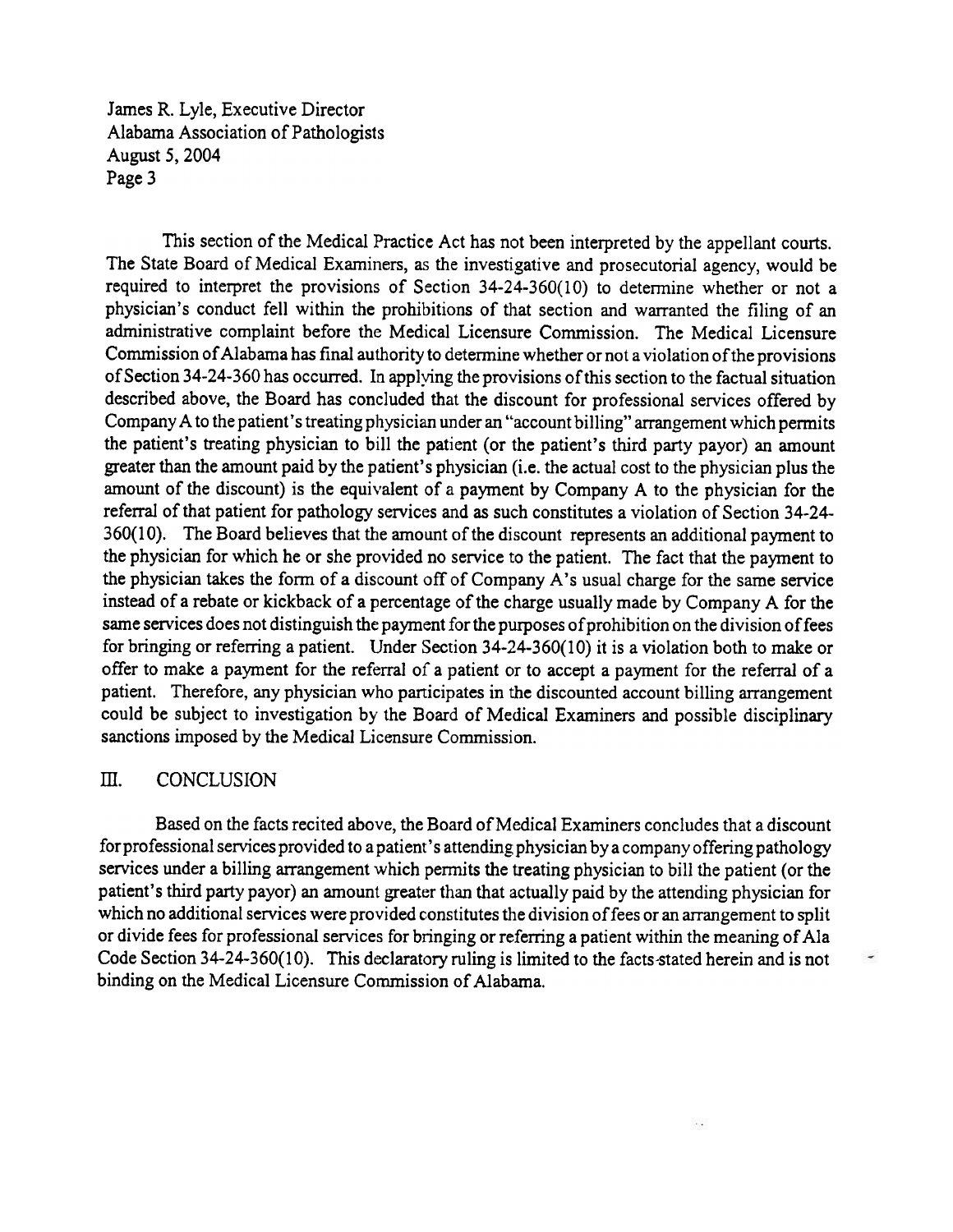James R. Lyle, Executive Director Alabama Association of Pathologists August S, 2004 Page 4

I hope that the foregoing information is responsive to your request.

i, s

Sincerely,<br>ALABAMA BOARD OF MEDICAL EXAMINERS

 $\star$ 

Larry D. Dixon<br>Executive Director

LDD:chk

 $\rlap{-}$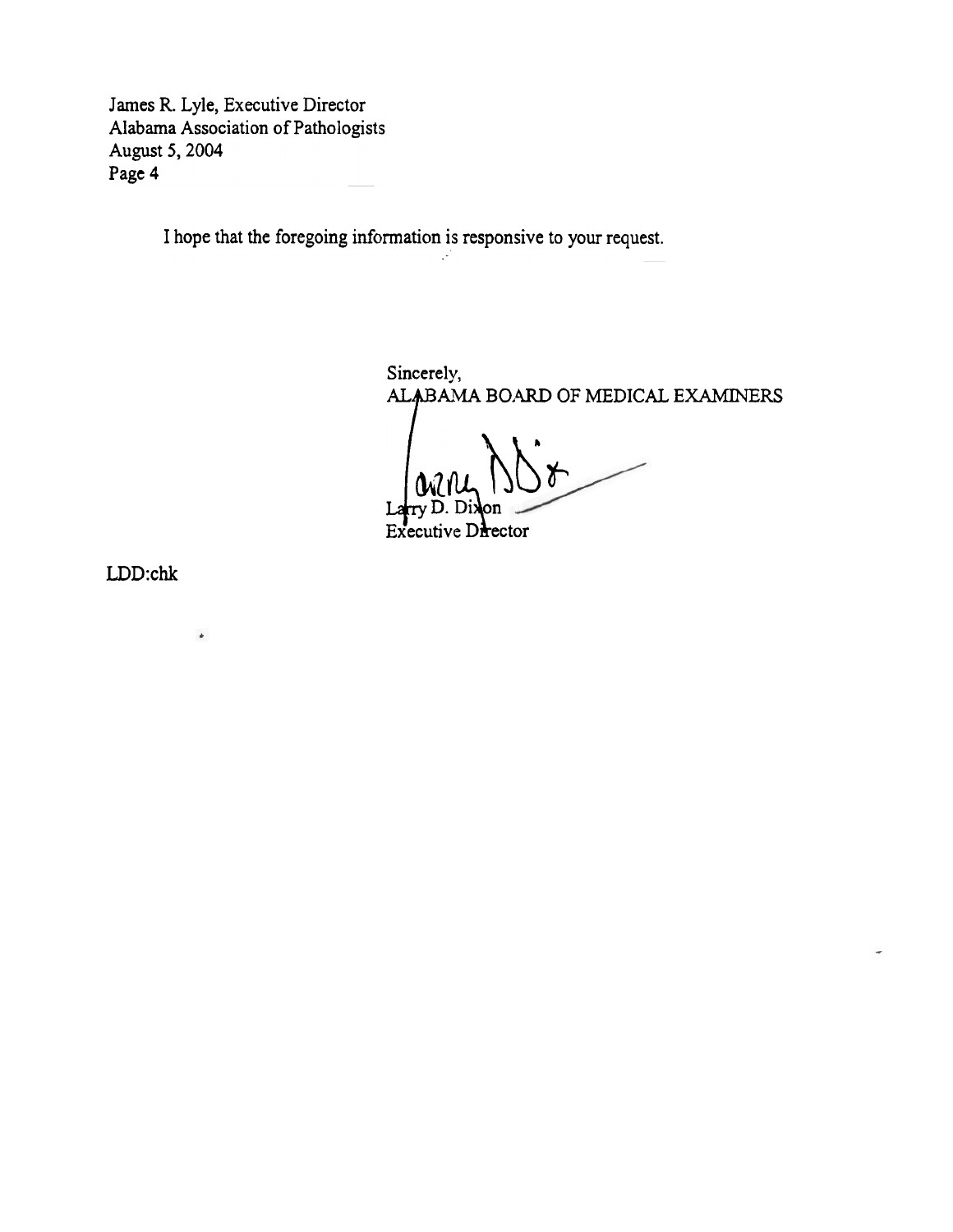

## AI ABAMA STATE BOARD OF MEDICAL EXAMINERS

LARRY D. DIXON, EXECUTIVE DIRECTOR

P.O. BOX 946 MONTGOMERY, ALABAMA 36101-0946 848 WASHINGTON AVE. MONTGOMERY, ALABAMA 36104

TELEPHONE: (334) 242-4116 E MAIL: Idixon@albme.org

April 25, 2005

Michael R. Hess, Esquire Baker, Donelson, Bearman, Caldwell & Berkowitz, P.C. Southtrust Tower 420 Twentieth Street, North, Suite 1600 Birmingham, Alabama 35203

 $RE:$ Request for Clarification

Dear Mr. Hess:

This will acknowledge receipt of your recent correspondence requesting clarification from the State Board of Medical Examiners' concerning the application of a August 5, 2004 Declaratory Ruling to certain billing arrangements engaged in by radiologists. According to the information provided, your client is a radiology group concerned as to whether the Board's Declaratory Ruling concerning the practice of "account" or "client" billing for pathology services would also be applied to the purchase of radiology interpretations from a radiologist for a set fee which may be either more or less than the professional component of the global fee for that diagnostic imagining service.

Initially, I should like to point out that the August 5, 2004 Declaratory Ruling, is expressly limited to the factual situation stated in the ruling and is not intended by the Board of Medical Examiners to apply to other factual situations unrelated to the billing of pathology services in the manner described in the opinion.

Under the facts as stated in your correspondence, the patient's treating physician (usually not a radiologist) provides the patient with a diagnostic imaging service such as an x-ray or ultrasound test which service is billed to the patient (or to the patient's insurer) under a global fee which is intended to reimburse for both the technical component and the professional interpretation of the results. The billing physician, in turn, contracts with a radiologist to provide an interpretation of the diagnostic imaging test for a set fee which may or may not be less than the professional component of the service if it were billed separately. Under this arrangement, the billing physician has provided a service to the patient which includes both a technical and a professional component.

The Board believes that this fact distinguishes the payment arrangement between the billing physician and the radiologist from the conclusion reached in the August 5, 2004 Declaratory Ruling in which the Board found that "... the amount of the discount represents an additional payment to the physician for which he or she provided no service to the patient."